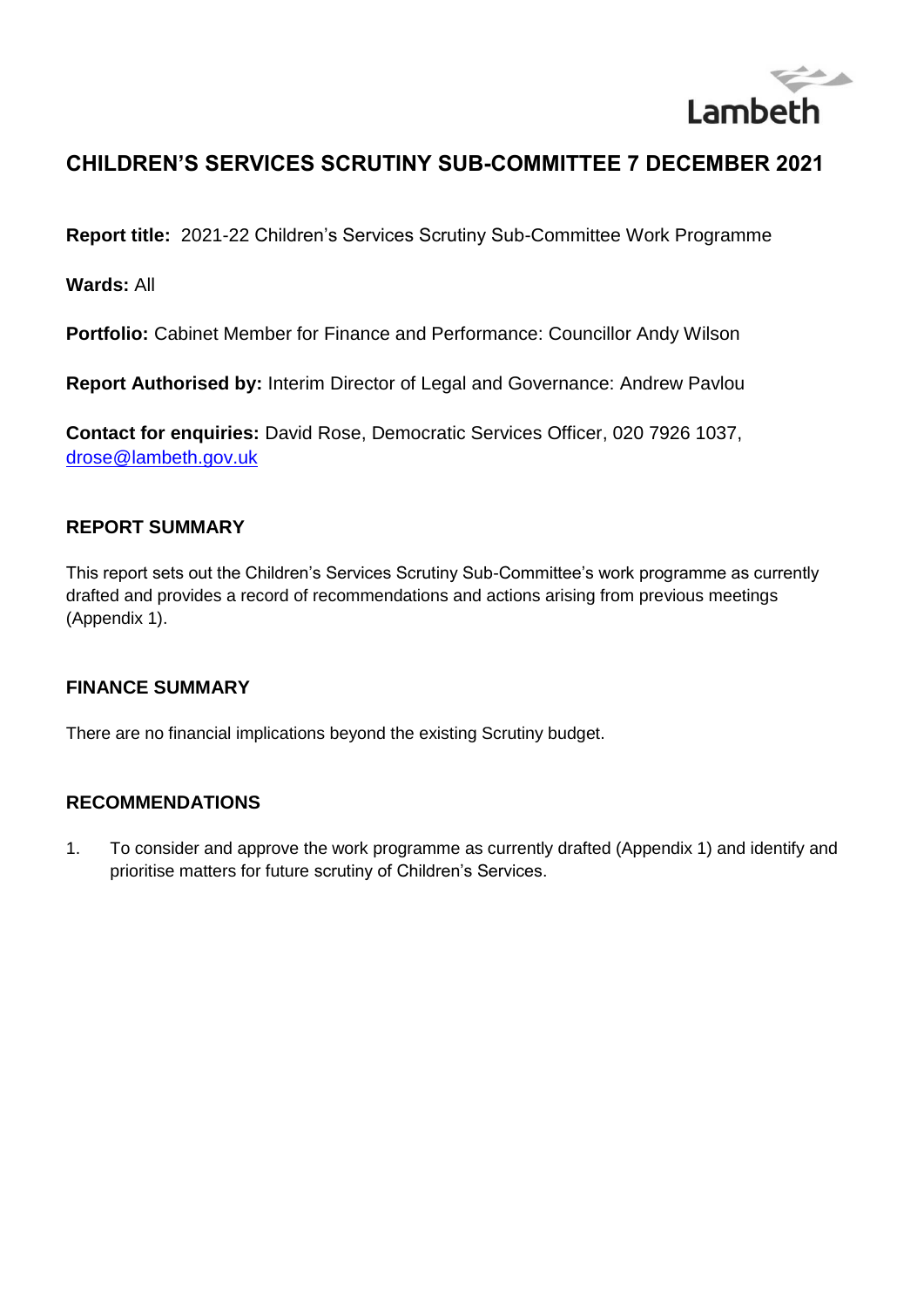# **1. CONTEXT**

1.1 The Children's Services Scrutiny Sub-Committee (CSSSC) was established in April 2017 and its Chair, Councillor Joshua Lindsey, also sits on Overview and Scrutiny Committee (OSC) to ensure coordination of work between the two bodies, eliminate potential duplication and feed in findings between the two meetings, where relevant. This is the second meeting in the Children's Services Scrutiny Sub-Committee of the 2021-22 municipal year.

## **Terms of Reference**

- 1.2 The Children's Services Scrutiny Sub-Committee terms of reference are detailed in Lambeth Council's Constitution, page 61, as follows:
	- a. The provision, planning and management of children and young people's services including education, learning and schools; youth services; early years; education capital estate; children's social care; safeguarding children; children with learning disabilities; children in care; troubled families and the Youth Offending Service (YOS).

## **Meetings and Membership**

- 1.3 The 21 April 2021 AGM of the Full Council also agreed the Committee membership and meeting dates for the 2021-22 municipal year.
- 1.4 Three meetings of the Children's Services Scrutiny Sub-Committee are scheduled in 2021-22 as follow:
	- a. 30 June 2021;
	- b. 07 December 2021; and,
	- c. 15 March 2022.
- 1.5 The Children's Services Scrutiny Sub-Committee membership for 2021-22 is:
	- a. Councillor Joshua Lindsey (Chair)
	- b. Councillor Marcia Cameron
	- c. Councillor Joe Corry-Roake
	- d. Councillor Nicole Griffiths
	- e. Councillor Mohamed Jaser
	- f. Councillor Jane Pickard
	- g. Councillor Marcia Cameron
	- h. Lynette Murphy-O'Dwyer (Southwark Roman Catholic Schools Commission, Church cooptee)
	- i. Frank Roberts (Southwark Church of England Diocesan Board of Education, Church cooptee)
	- j. Baboucarr Jallow (Parent Governor Representatives, co-optee)
	- k. Simon Funnell (Parent Governor Representatives, co-optee)

## **2. PROPOSAL AND REASONS**

- 2.1 The Children's Services Scrutiny Sub-Committee may set its own agenda within the scope of its terms of reference and this report serves to invite the Sub-Committee to consider its work programme at each meeting. Although some flexibility needs to be retained to enable items to be added at relatively short notice, planning the Committee's work programme facilitates scrutiny of those matters Members consider to be a priority, assists in the commissioning of reports and helps ensure that matters are considered in a timely manner.
- 2.2 The Sub-Committee's work programme and action monitoring table are attached at Appendix 1. The work programme is updated following completion of any actions or recommendations arising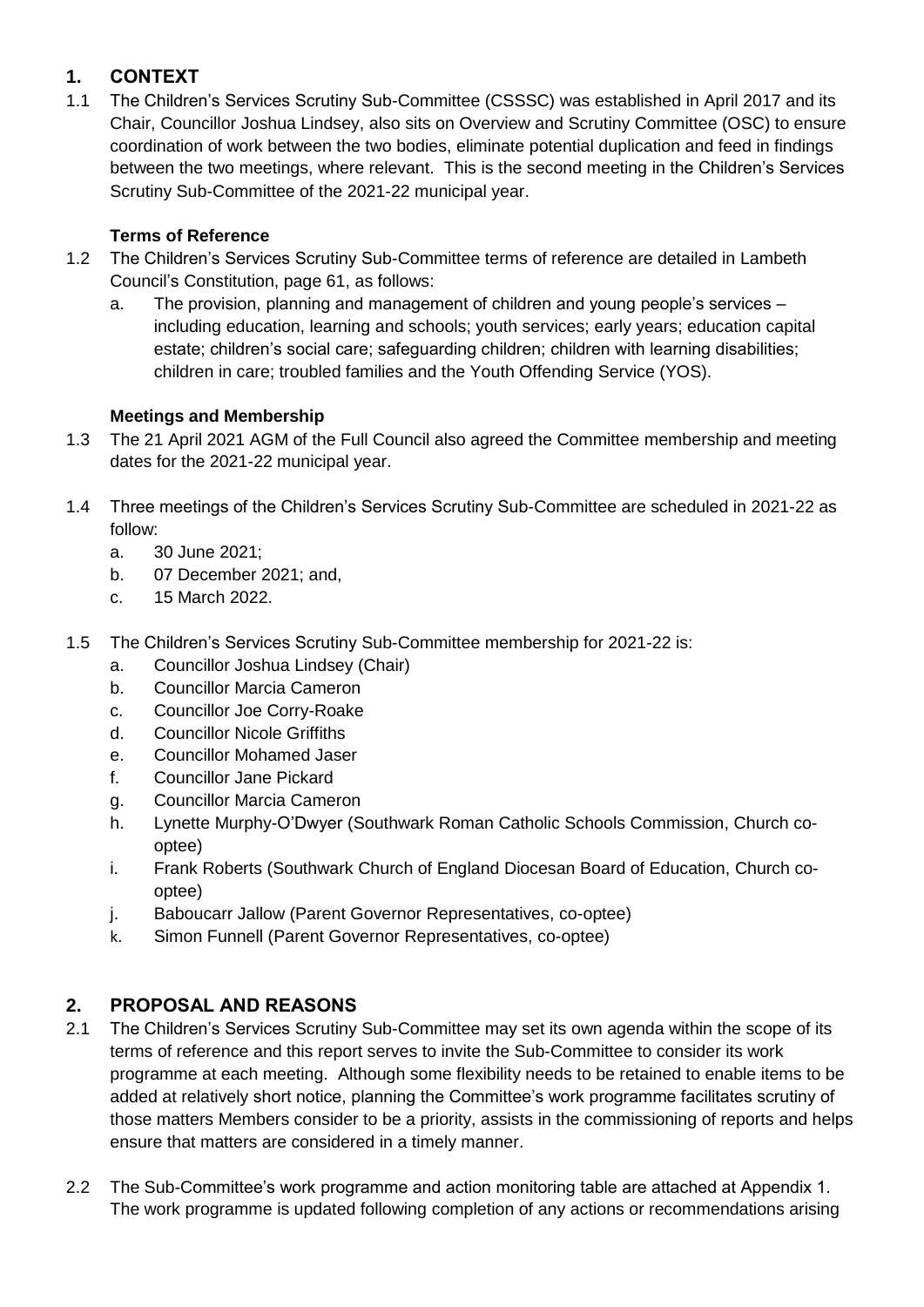or timetabling of new items. The work programme should be monitored at each meeting to ensure that previous actions and requests have been completed in full.

- 2.3 When considering which items to include in the work programme the following questions can usefully be asked of each proposed topic:
	- a. are statutory requirements being met effectively?
	- b. are quality services being delivered?
	- c. are any audits or external inspections due?
	- d. are the specific needs of user groups being met?
	- e. does the service compare well with neighbouring/other comparable authorities and against national performance indicators?
	- f. is the service an improving one?
	- g. does the service know what changes are imminent or likely and are preparations being made?
	- h. is this a priority for the Council?

### **Borough Plan**

- 2.4 Lambeth's Borough Plan sets out the outcomes and objectives that the Council is trying to achieve; these can be a useful tool for scrutiny members in their holding to account role; and, to support the consideration, identification, and prioritisation of work programme items. The Borough Plan is based around five big ambitions:
	- a. enable sustainable growth and investment;
	- b. increase community resilience;
	- c. promote care and independence by reforming services;
	- d. make Lambeth a place where people want to live, work and invest; and,
	- e. be passionate about equality, strengthening diversity, and delivering inclusion.

## **External Inspections**

## *Ofsted Inspection Lambeth Children's Services*

- 2.5 The findings from the Ofsted inspection of Lambeth's Children's Services *(Inspection of services for children in need of help and protection, children looked after and care leavers)* was published on 9 May 2018. Ofsted's overall conclusion was that Children's Services in Lambeth 'requires improvement to be good' and were therefore no longer 'inadequate'. However, the adoption performance sub-judgement was that this service remains 'inadequate'.
- 2.6 Ofsted made 12 recommendations for further progress, including:
	- a. recruit enough adopters to meet the need of children in Lambeth;
	- b. consider how to better engage young people who are gang affiliated, leaving custody, and those who have more entrenched criminal behaviours, so that they achieve better outcomes;
	- c. improve the frequency, quality and consistency of management oversight and supervision in all teams;
	- d. ensure that supervision is regular, reflective and challenging, and that managers record the rationale for their case decisions;
	- e. improve the quality of assessments so that the lived experiences of children are fully understood and inform plans;
	- f. develop an approach for assessing and responding to children detained in custody;
	- g. improve oversight of children in care with substance misuse difficulties and ensure that services and interventions are sufficient for them to receive the right help at the right time; and,
	- h. offer more practical and timely help to ensure that young people leaving care gain the skills and attitudes they need to better engage in education, employment or training.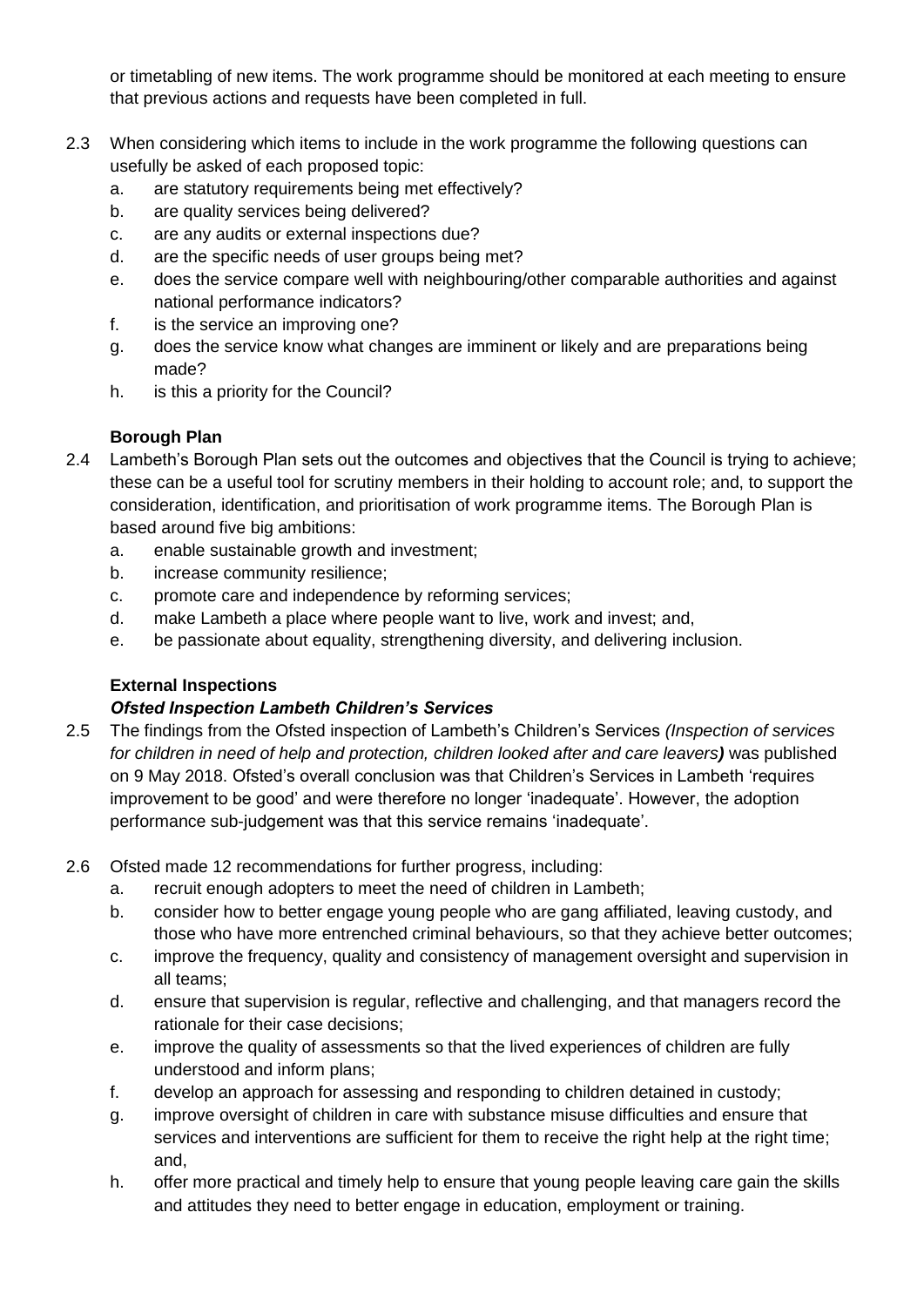### *Focused visit to Lambeth local authority children's services*

- 2.7 There was a further focused visit to Lambeth local authority children's services on 9 and 10 April 2019 to evaluate the quality-of-care planning for children in care and the timeliness of permanence arrangement for children who are unable to live with their birth parents.
- 2.8 In addition to the findings as noted in the 8 May 2019 publication, Ofsted noted the following improvements in this area of social work practice:
	- a. early permanence planning;
	- b. oversight of permanence planning by IROs and managers;
	- c. the quality and timeliness of permanence planning meetings;
	- d. the quality and timeliness of permanence planning meetings; and,
	- e. performance data relating to permanence.

### *Youth Offending Service Inspection*

- 2.9 The Youth Offending Service (YOS) has been subject to progress reporting to scrutiny on securing improvement and responding to the findings of the full joint inspection of the service conducted by Her Majesty's Inspectorate of Probation published in April 2019.
- 2.10 Arising from the annual Overview and Scrutiny Crime and Disorder Committee and the focus on serious youth violence, OSC recommended that the Children's Services Scrutiny Sub-Committee considers whether the educational/training programmes offered by the Youth Offending Services are:
	- a. sufficiently targeted;
	- b. up to date; and,
	- c. meeting clients' needs.
- 2.11 This was subsequently discussed at the 18 June 2020 Sub-Committee (Appendix 2).

#### *SEND Inspection*

- 2.12 SEND inspection of local area services for children and young people with special educational needs and/or disabilities was published in March 2020.
- 2.13 The local SEND offer and the findings and recommendations of the inspection was considered by the Sub-Committee on 07 October 2020, which made the following recommendations:
	- a. that the Council continue to support the work of the Fair Access Panel and should have an ambition of zero exclusions;
	- b. that more support be provided for families with English as an Additional Language, including the recruitment of a diverse workforce within schools;
	- c. that as far as possible, to ensure that children with SEND are not excluded, and that their needs are met at an early stage;
	- d. that exclusion data be harmonised across schools and checked for accuracy;
	- e. that schools and families be encouraged to engage with support services such as CAMHS at an early stage;
	- f. that the Council and schools improve communications on exclusions with parents and young people and give them a voice during the process, including access to independent advocacy;
	- g. that the use of internal exclusions be monitored to ensure the provision of proper education and to prevent children missing mainstream educational activities;
	- h. that all communications relating to exclusion be made with parents and carers, rather than solely via children; and,
	- i. that support for the transition from primary to secondary school be strengthened.

#### **Performance Information**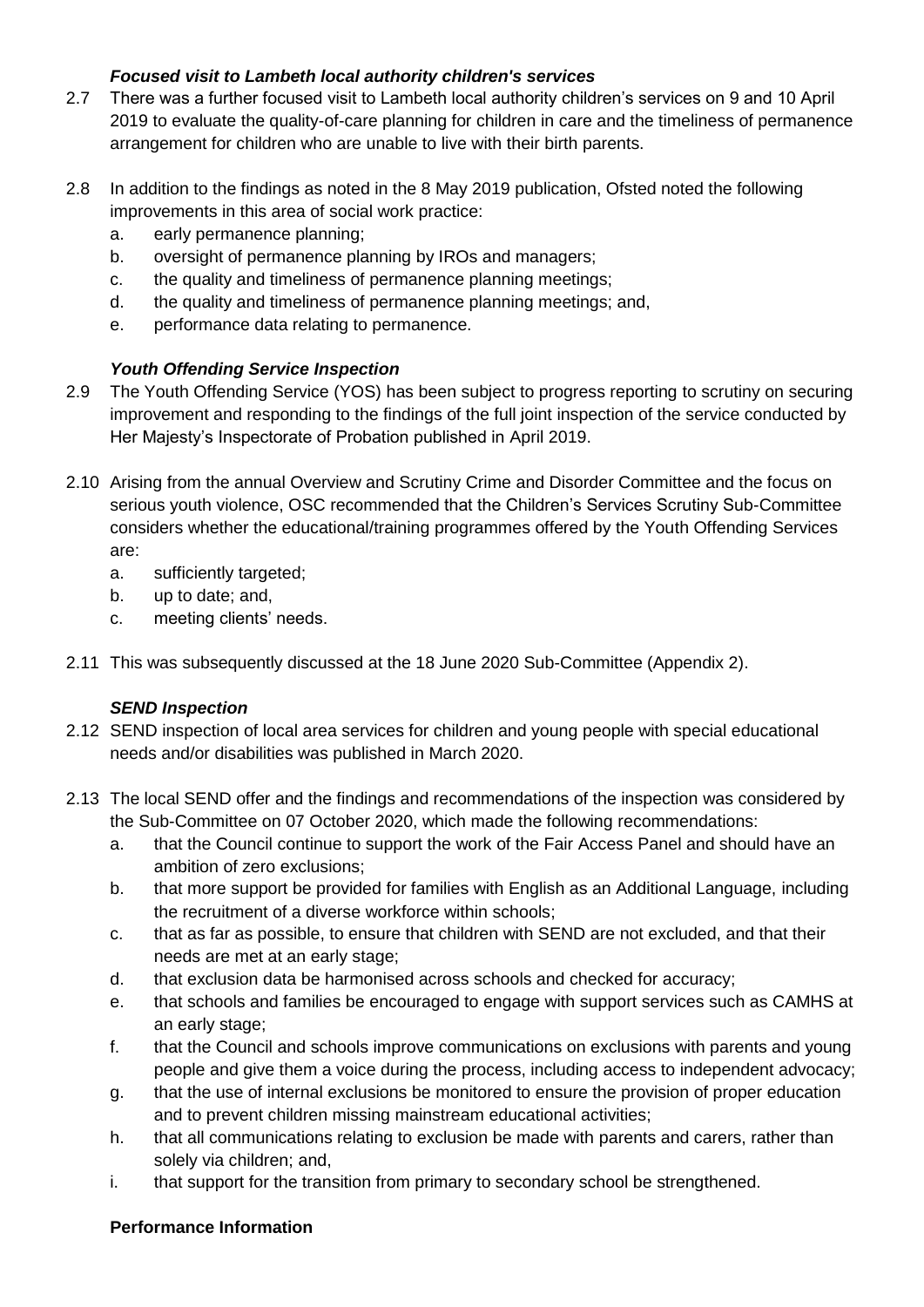2.14 Information on performance across all matters within Lambeth's Children's Services is contained in the Quarterly Budget and Performance report. This information may support development of the Sub-Committee's annual work plan and identify priority issues for future scrutiny.

### **Forward Plan**

- 2.15 The Forward Plan lists all key decisions that the Council (including the Health and Wellbeing Board) will take over the coming months. A key decision is defined as an executive decision which will:
	- a. Require an amendment to the Community Plan Outcomes Framework or require a recommendation to Council to amend the Budget and Policy Framework; and/or,
	- b. Result in the local authority incurring expenditure, raising income or making savings in excess of £500,000; and/or,
	- c. Have a significant community impact on:
		- i. communities living or working in an area comprising two or more wards in Lambeth;
		- ii. the wellbeing of the community or the quality of service provided to a significant number of people living or working in an area; or,
		- iii. communities of interest.
- 2.16 The Plan is therefore a useful tool for identifying forthcoming decisions where the committee could add value.

## **3. FINANCE**

3.1 There are no additional capital or revenue implications arising as a direct result of this report. The work programme will be undertaken within the existing budget provision for Scrutiny within the Democratic Services department within the Legal and Governance directorate.

## **4. LEGAL AND DEMOCRACY**

- 4.1 There are no legal implications, but advice on specific work programme items may be provided in the future.
- 4.2 There are no additional comments from Democratic Services.

## **5. CONSULTATION AND CO-PRODUCTION**

5.1 All Members of the Council are entitled to suggest items for scrutiny work programmes in accordance with the Council's scrutiny procedure rules (Constitution Part 3, Section B, pages 61 – 77). Suggestions are also invited specifically from scrutiny members as part of their community leadership role and from members of the public. The Council's website includes a form for the submission of suggestions and for public notice questions.

## **6. RISK MANAGEMENT**

6.1 None.

## **7. EQUALITIES IMPACT ASSESSMENT**

7.1 An Equalities Impact Assessment of the work programme has not been undertaken. Reports commissioned by the Sub-Committee will be expected to address any equalities issues. Any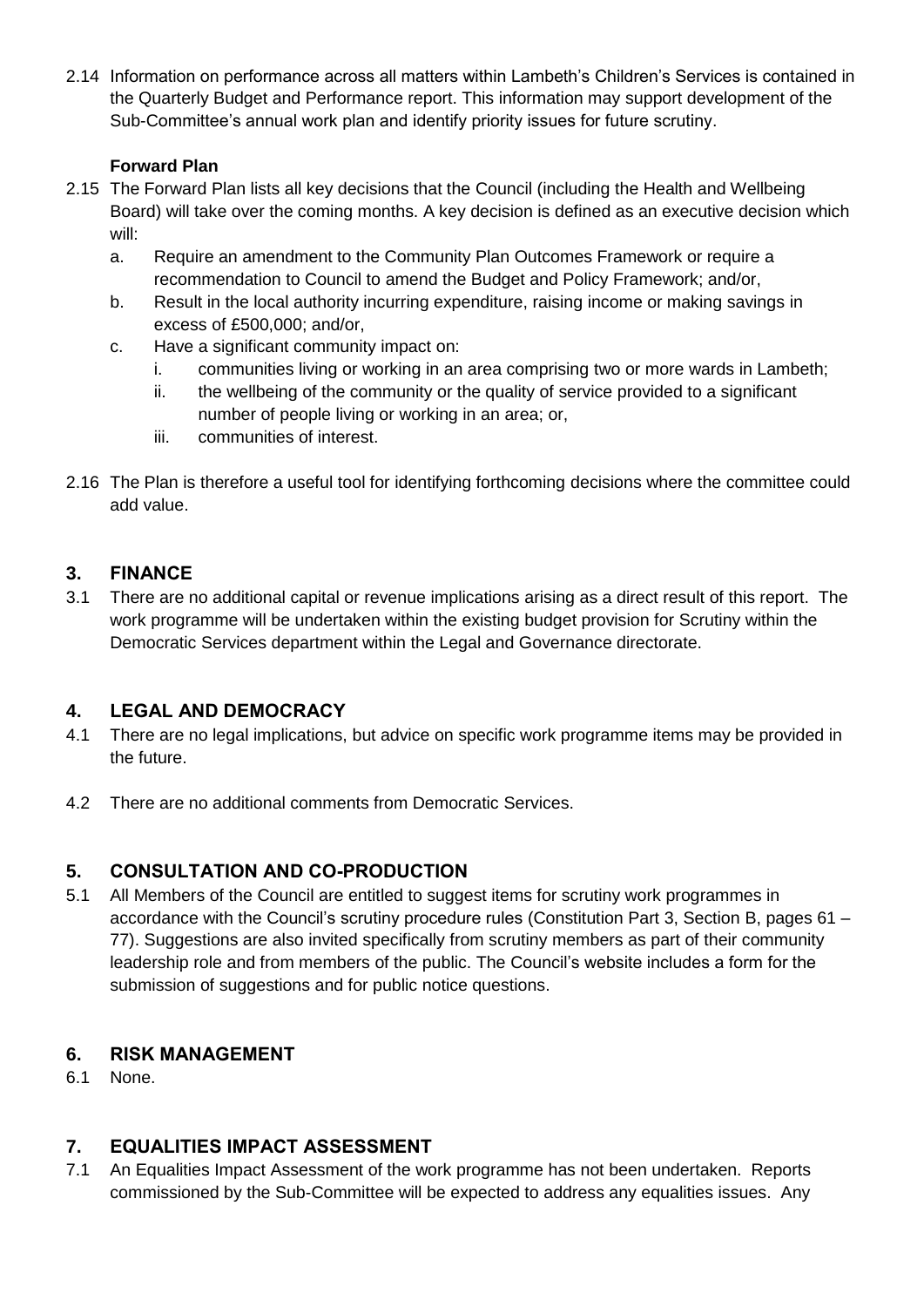recommendations arising from commissions will have equalities implications considered at the drafting stage.

### **8. COMMUNITY SAFETY**

8.1 None.

#### **9. ORGANISATIONAL IMPLICATIONS Environmental**

9.1 Not applicable.

#### **Health**

9.2 Not applicable.

#### **Corporate Parenting**

9.3 None as a result of this report, although the Sub-Committee will consider reports relating to the Council's Corporate Parenting responsibilities.

#### **Staffing and accommodation**

9.4 Not applicable.

#### **Responsible Procurement**

9.5 Not applicable.

#### **10. TIMETABLE FOR IMPLEMENTATION**

10.1 See Appendix 1.